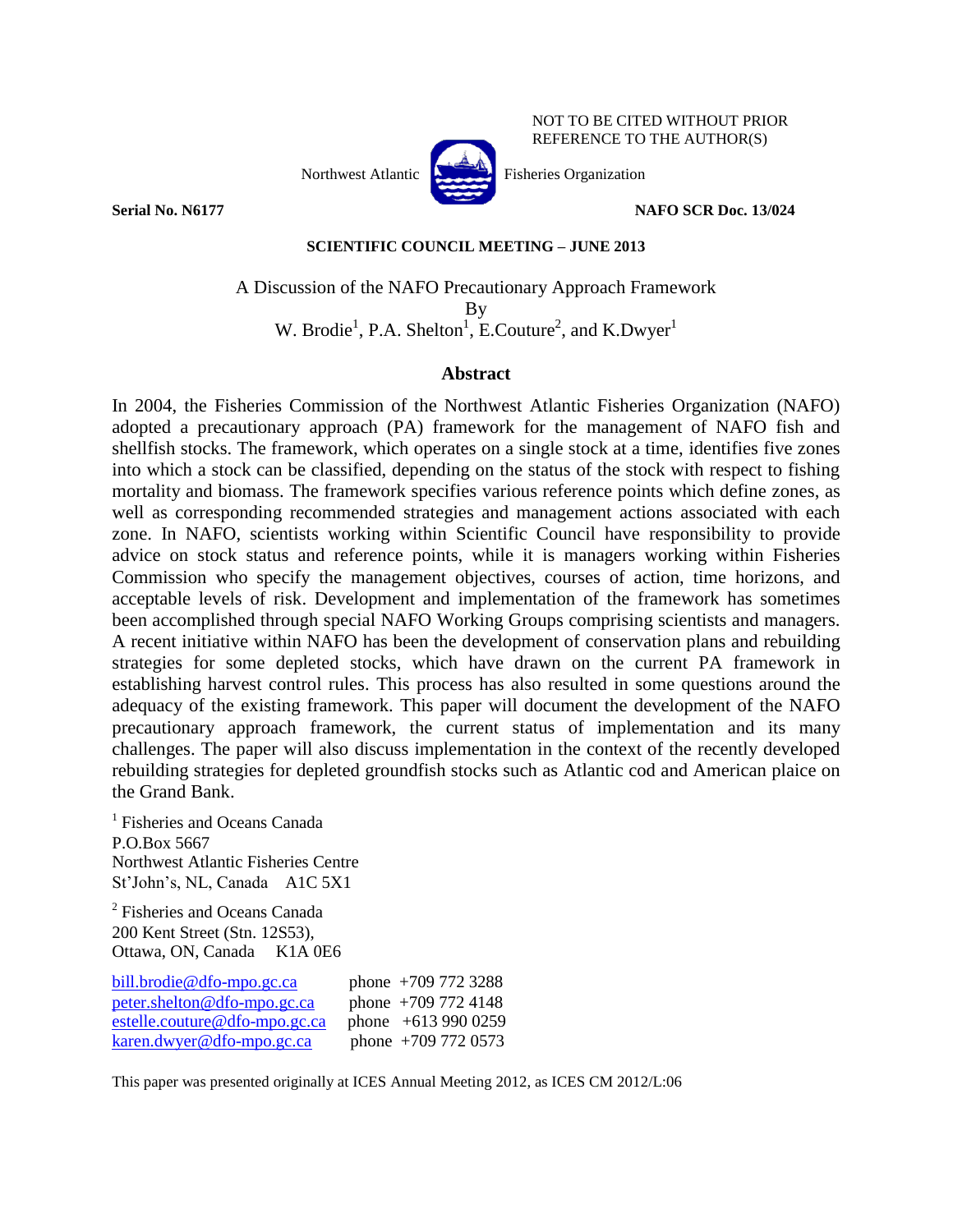## **Introduction**

This paper documents the development of the Precautionary Approach Framework (PAF) within the Northwest Atlantic Fisheries Organization (NAFO), from 1997 to the present. NAFO is the regional fisheries management organization for much of the northwest Atlantic Ocean (Fig. 1), including the productive Grand Bank and Flemish Cap areas. NAFO came into being in 1979 following extension of jurisdiction, as a successor to ICNAF, and now consists of 12 members, or contracting parties, including Canada, USA, European Union, Russia, Norway, and Japan. It is headquartered in Dartmouth, Canada. The constituent bodies of NAFO include the Scientific Council (SC), which provides scientific advice on the fishery resources, and the Fisheries Commission (FC), which manages the fishery resources entirely within or straddling the NAFO Regulatory Area, i.e. the area outside the exclusive economic zones (EEZ) jurisdiction of the Coastal States. There are eighteen such stocks within NAFO at present, mostly demersal finfish stocks such as cod, flatfish, and redfish, but also including some shrimp, capelin, and squid stocks (Table 1).

Many of the stocks under NAFO management were overfished through the 1980's and early 1990's, leading to severe resource depletion and closure of directed fishing for many of these by the mid 1990's. Subsequent to the adoption of the UN Fish Stock Agreement in 1995, NAFO began to discuss a precautionary approach to fisheries management, leading to the eventual adoption of the precautionary approach framework (PAF) shown in Fig. 2. This PAF identifies five zones into which a stock can be classified, depending on the status of the stock with respect to fishing mortality and biomass. Various reference points on the two axes, identified as limits and buffers, define the zones, and the PAF provides recommendations for corresponding harvest control rules (HCR) and management actions for each zone.

The paper focuses exclusively on PA development within NAFO. To examine the details, the authors followed the outline below, as proposed by the ICES Theme Session convenors for documenting and discussing the frameworks.

# **1) Documenting the NAFO PA framework**

- a) The legal basis: It may not be a legal basis *per se*, but development of the PAF in NAFO was in response to the 1995 UN Fish Stock Agreement (NAFO, 1997a). In 1997, in replying to a request from FC at the NAFO annual meeting in 1996, SC reviewed the development, evolution and application of the precautionary approach in fisheries management, including in ICES and other jurisdictions, and "endorsed the precautionary approach as described in Article 6 and Annex II of the UN Agreement of the Conservation and Management of Straddling Fish Stocks and Highly Migratory Fish Stocks. In addition, the Council intends to use the practical guidance given … on how to exercise such precaution." (NAFO, 1997b). In 2004, a version of the PA that was advised by SC was formally adopted by Fisheries Commission (NAFO, 2004a). It should be noted that individual NAFO member states may have legal requirements for their nationally managed fisheries that are not necessarily reflected in the NAFO PAF.
- b) History of fisheries development and stock status: There is no specific provision in the NAFO PA framework regarding whether the aim is to correct past sins or to prevent fishing in the future. Many stocks in NAFO were severely depleted and under moratorium when the PAF development began in 1997, so this obviously influenced the thinking considerably. Aspects of rebuilding stocks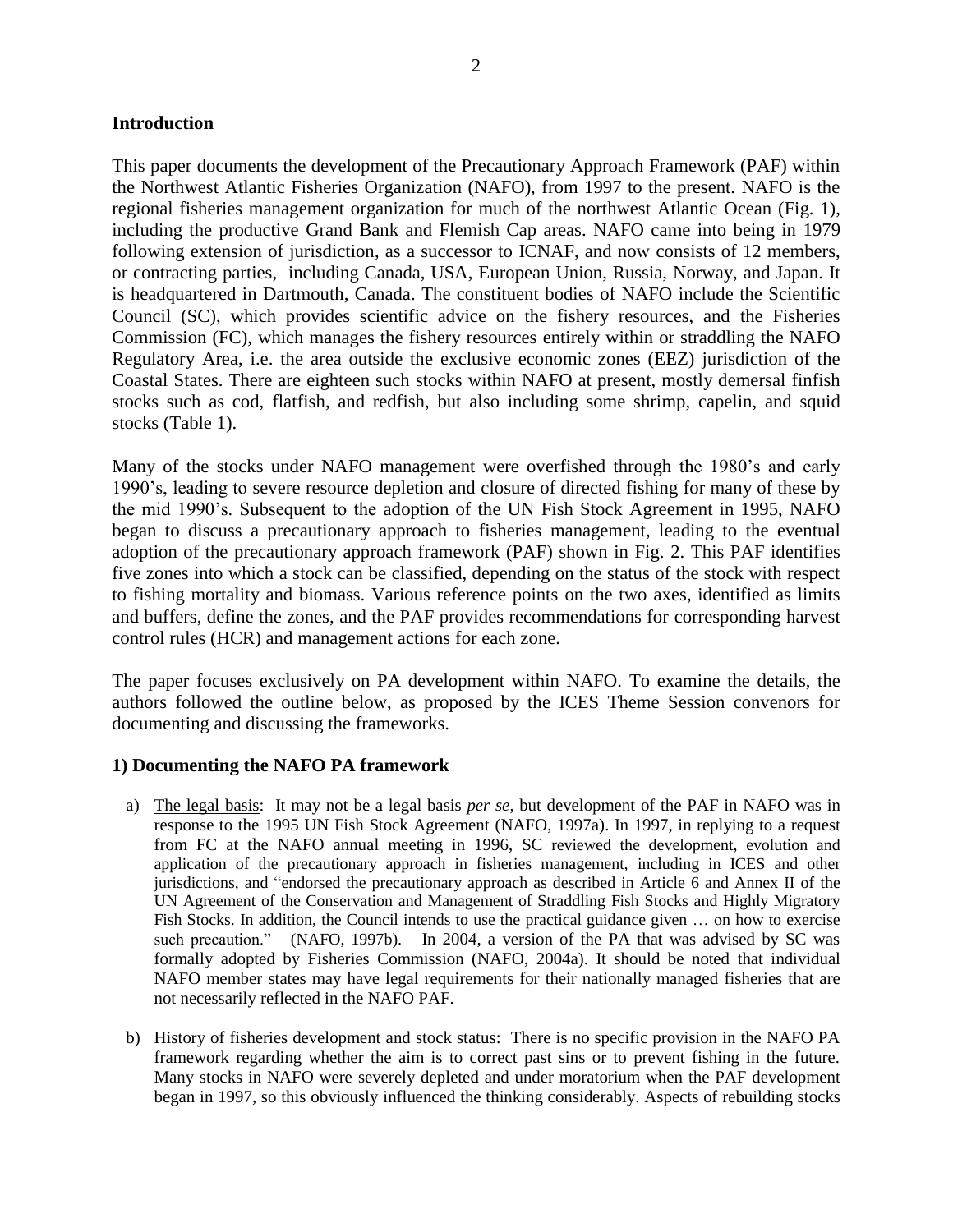and preventing overfishing in future are meant to be incorporated in the NAFO approach, although the latter aspect is more obvious in the PAF. Early discussion on the PA in NAFO focused on development of reference points for stocks, and associated decision (harvest control) rules based on stock status relative to these reference points.

c) Status of knowledge about fisheries: Data rich, data moderate, and data poor situations were explicitly considered in the initial discussions of the PAF (Serchuk et al., 1997), as well as in subsequent deliberations (NAFO, 2004b). Stocks representing all three situations are present in NAFO, ranging from stocks with data-rich age-structured assessment models, such as American plaice and cod on the Grand Bank, to those which are data-poor, having only catch and or limited survey data (e.g capelin on the Grand Bank). In data rich stocks, it has been possible to evaluate the outcome of a modeled population against the reference points for biomass and fishing mortality. For some data poor stocks, a proxy for Blim exists, based for example on a time series of survey data, against which the current status of the stock (survey index) can be evaluated (e.g witch flounder in 2J3KL). Table 1 shows the eighteen NAFO managed stocks, noting which are currently open or closed to fishing, and the stocks for which PA reference points, HCR, and/or rebuilding plans currently exist. It should be noted that it is not possible to categorize each stock according to PA-Zone, due mainly to the lack of reference points and estimates of fishing mortality for many stocks.

Initial discussions aimed at implementing the PA within NAFO suggested developing approaches for a stock with a closed fishery (3NO cod), one with an open fishery (3LNO yellowtail), and one with only limited data (3M shrimp) (NAFO, 1998a). The latter two were actually part of an FC pilot program to implement the PA.

One factor which has been contemplated but not specifically addressed in the PAF is the impact of changes in stock productivity on calculation of reference points. It has been recognized that reference points calculated on the long-term average productivity of the stocks are much different than those from just the more recent (lower productivity) time periods, and that, in some cases, the stocks are as much as 90% below the long-term reference points for biomass.

d) Balance between the priority given to fisheries and marine conservation: Considering that NAFO is strictly a fisheries management organization, the focus of the PAF has been on that aspect alone. Other more recent measures (outside the PAF) have begun to address ecosystem level issues, although these have tended thus far to focus on very specific measures such as protection of corals and sponges, closure of seamounts, etc. Concerns over the balance between fishery yields and conservation was very much evident in early discussions on the PAF within NAFO, where it was suggested in 1998 that "the Precautionary Approach cannot mean conservation at any cost; economic and social aspects need to be considered" (NAFO, 1998a).

Given that a number of depleted NAFO stocks have been slow to recover, at least partly due to bycatch fishing mortality (Shelton and Morgan, 2005), and the fact that NAFO FC has set TACs above the PA-based advice for some stocks in recent years, the argument can be made that the emphasis has been more on short term fisheries objectives rather than on longer term rebuilding objectives. This was also evident in the development of the harvest control rule adopted by FC in 2010 for the Greenland halibut stock in NAFO waters, following a management strategy evaluation (MSE) (Shelton and Miller, 2009; Shelton, 2011). On the other hand, and notwithstanding the difficulties with by-catch, the PAF calls for no directed fishing when a stock is below Blim (in the critical zone), and adherence to this principle in almost all cases has prevented NAFO fisheries currently under moratorium from reopening at small stock sizes. This principle has not always been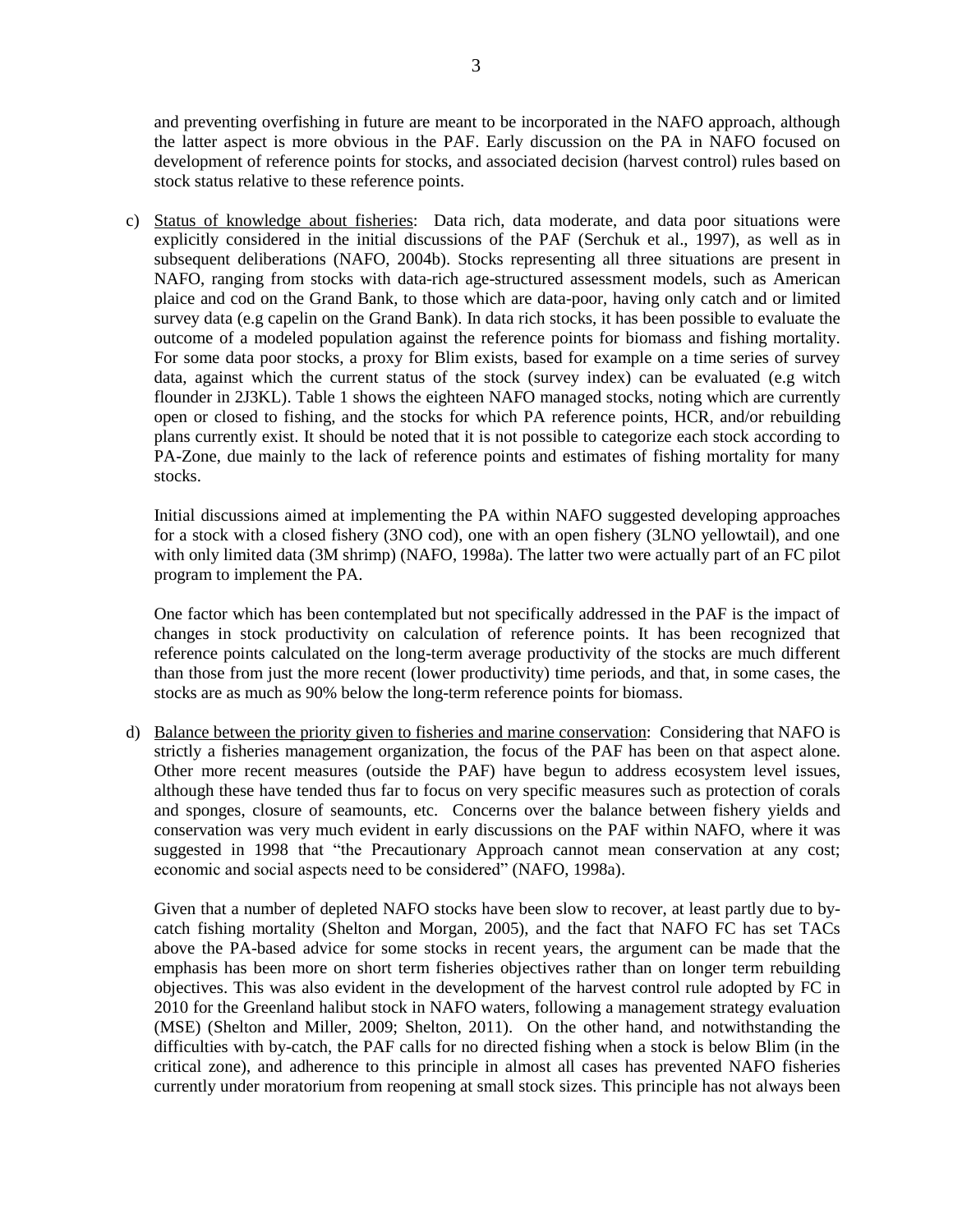applied, for example, to adjacent stocks in the Canadian EEZ, where some different approaches to fishing cod at stock sizes below Blim have been implemented.

e) Scope of frameworks: The scope, or at least the current application, of the NAFO PAF is essentially limited to a single species, fisheries-oriented approach. However, the PAF document adopted (NAFO, 2003b) states that "Ensuring no major stock is fished harder than the singlespecies Fmsy has often been recommended as a good first step towards ecosystem-based management. Ecosystem-based management will likely require even more conservative fishing mortality targets than "traditional" single species-based management." It also recognizes multispecies concerns by noting the impossibility of achieving Bmsy for all stocks in an assemblage, and by advising that flexibility is required to account for technical interactions that result in unavoidable by-catch of depleted stocks.

There has been little or no socioeconomic analysis applied in the NAFO PA context. Initially there was considerable discussion of how or whether some related management measures aimed at conservation (closed areas, gear restrictions, by-catch limits, etc.) fit into the PA, but there was no explicit inclusion of these factors in the eventual PAF although NAFO has introduced area closures for other reasons.

### **2) Historical background in development of PAF in NAFO.**

Included in SC's initial report on the PA in 1997 was a plan for implementation (NAFO 1997b), calling for the SC Chair to propose that FC adopt a draft PA framework proposed by SC (Serchuk et al. 1997 – see Fig. 4). FC endorsed the proposed action plan in 1997 (NAFO, 1998b), although the PA framework proposed by SC was not formally adopted at that time. It was agreed to have a joint WG meeting of scientists and managers in 1998 to facilitate productive discussions. Beginning in 1997, FC's requests to SC for advice on stocks under NAFO management included specific requests for PA reference points, as well as other PA-worded requests (NAFO, 1998b), and SC began developing reference points and incorporating PA elements in its advice starting in 1998 (NAFO, 1998c).

Development of the PA progressed slowly through various joint FC-SC WG sessions in 1998-2002. Much of the debate focused on elements of the framework, on defining the roles of scientists and managers in the process, and on understanding and harmonizing the terminology used in PA development in various national and international fora, such as ICES and ICCAT (ICES, 2000). The WG also defined steps for the implementation of a PA for 2 stocks (3NO cod and 3LNO yellowtail), with the main elements being to determine PA reference points, and harvest control rules consistent with those reference points.

At an SC Workshop on the PA in March-April 2003, the NAFO PA framework was considered (NAFO, 2003a), in light of specific concerns expressed at a 2002 NAFO meeting of technical experts (NAFO, 2002). To address these concerns, a revised PA framework was proposed (Shelton et al., 2003), outlined in Fig. 2 and described above. The accompanying documentation pointed out how the revised framework attempted to address specifically each concern, such as no directed fishing below Blim, Flim  $\leq$  Fmsy, etc. Following further review and discussion by SC at its meetings in 2003, it proposed that the revised PAF as outlined be adopted, which it was (by FC in 2004). There has been no further development of the framework since then, although FC has posed some questions to SC on HCRs and reference points, and efforts on rebuilding plans for some stocks have recently begun (NAFO, 2011, 2012).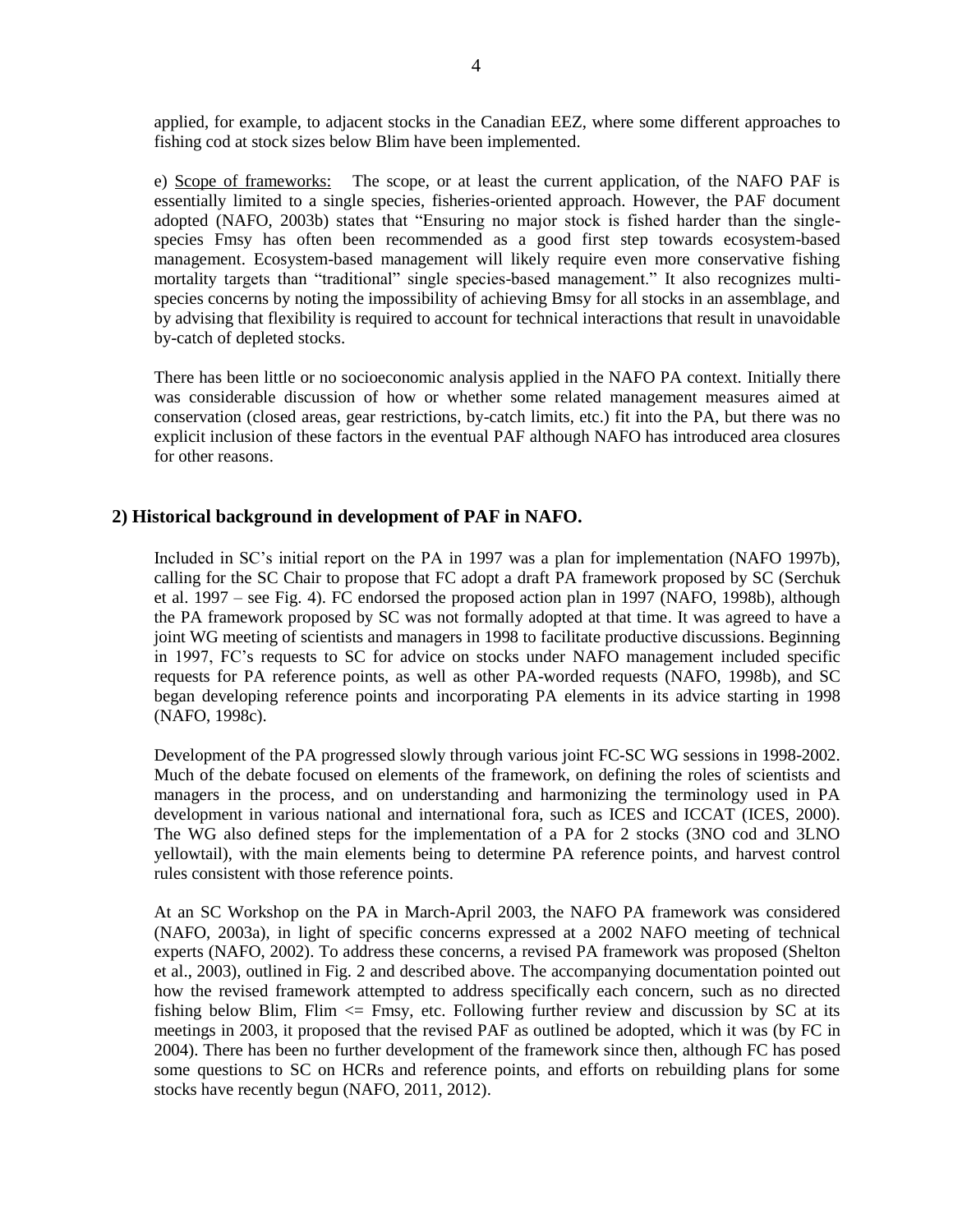# **3) Describe national and regional factors that may explain differences between frameworks.**

- a) Fishing mortality corresponding to overfishing: The limit for fishing mortality, Flim, cannot be greater than Fmsy in the NAFO PAF, corresponding to the UNFA definition. A buffer around this value, Fbuf, is defined in the PAF as: "A fishing mortality rate below Flim that is required in the absence of analyses of the probability that current or projected fishing mortality exceeds Flim. In the absence of such analyses, Fbuf should be specified by managers and should satisfy the requirement that there is a low probability that any fishing mortality rate estimated to be below Fbuf will actually be above Flim. The more uncertain the stock assessment, the greater the buffer zone should be. In all cases, a buffer is required to signify the need for more restrictive measures." In the PAF, overfishing is indicated to be occurring if F is above Fbuf (see Fig 2 and definition of Zones 2 and 4). In practice, Fbuf has not been defined for any stocks, although there are a few for which the probability of exceeding Fmsy has been estimated and provided in advice to FC.
- b) A target biomass corresponding to Maximum Sustainable Yield: No specific biomass target is set in the NAFO PAF. The PAF documentation (NAFO, 2003b) notes that "the de-emphasis of Bmsy avoids the problem of the impossibility of maintaining all stocks in a multi-species assemblage simultaneously at their respective single-species Bmsy". However, it does state that in the safe zone, "target reference points are selected and set by managers based on criteria of their choosing (e.g.stable TACs; socio-economic considerations)". Bbuf currently delineates the start of the safe zone in the PAF, but in practice is only required for those stocks for which the risk of being below Blim cannot be estimated, and is not explicitly identified as a target reference point. The earlier version of the framework proposed in 1997 did contain a provision for a target reference point (Fig 4), and current interim rebuilding plans for two NAFO stocks acknowledges a long-term objective to rebuild stocks to levels "at or near Bmsy" (NAFO, 2011).
- c) The biomass to be avoided that would correspond to an overfished or depleted stock or a stock at risk of impaired productivity (e.g. recruitment overfishing): In the PAF, this reference point is denoted as Blim, and is defined as "A biomass level, below which stock productivity is likely to be seriously impaired, that should have a very low probability of being violated." The selection of a value for Blim depends on a number of factors, including whether or not a stock-recruit relationship exists (or can be detected). SC gave this aspect of the PAF much consideration, and devoted a workshop to the topic in 2004 (NAFO, 2004b). This workshop considered, among other topics, the definition of serious harm, and various methods and proxies for calculating limit reference points. It also applied the proposed methods to several test cases (NAFO stocks) and proposed a rule-based, systematic approach to defining LRPs for NAFO stocks. The advice from this WS has been applied in calculating the existing reference points for most of the NAFO stocks.
- d) Risk tolerance for overfishing, stock depletion (below the biomass defined in c), and/or failure to recover to the target biomass (defined in b): The PAF states that the fishing mortality limit, Flim, is a fishing mortality rate that should only have a low  $\left( \langle 20\% \rangle \right)$  probability of being exceeded. It also states that "Management action should be such that there is a very low (5-10%) probability that biomass will decline below Blim within the foreseeable future (5-10 years)." These risk criteria have not been sufficiently tested through application within NAFO, partly because a number of stocks with Blim estimates are already below Blim. This risk tolerance in the NAFO PAF may become important in determining whether or not a fishery reopens in the future. No Blim has been established for 2+3KLMNO Greenland halibut, but Shelton and Miller (2009) evaluated the risk associated with candidate management strategies of causing the SSB to fall below 40%Bmsy (as a proxy for Blim) over the long term (20 years) as one of the performance measures.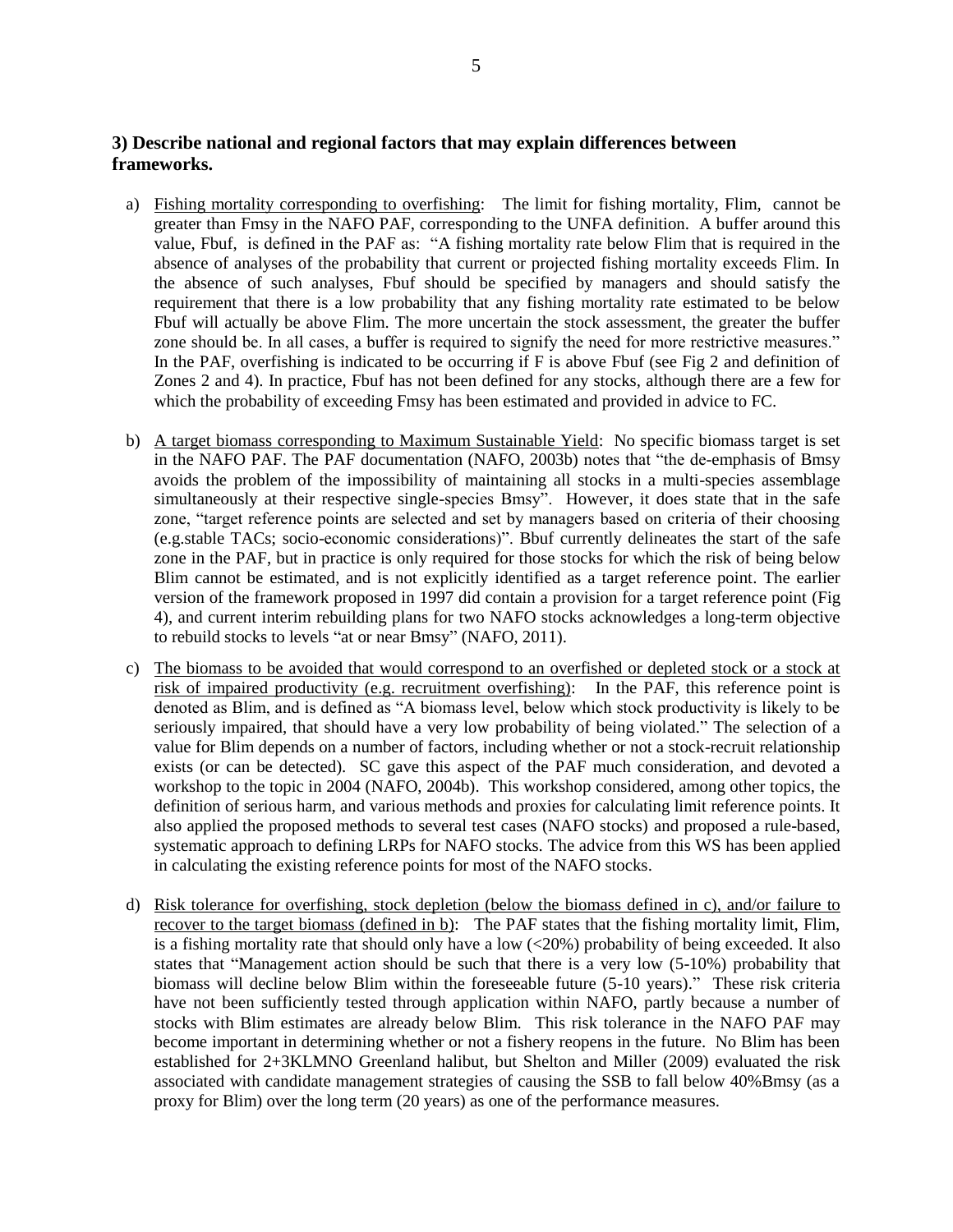e) The time period required for recovery of stocks that need to be rebuilt: No time lines are specified in NAFO PAF for stock rebuilding. The timeline specified in d) above (foreseeable future i.e. 5-10 years) refers only to preventing stock decline below Blim. Trying to establish reasonable projected timelines for rebuilding the depleted stocks in NAFO has proved challenging, as only a few stocks (e.g. 3M cod, 3LNO yellowtail, 3LN redfish) have recovered after prolonged periods of no directed fishing, while others have remained at low levels, their recovery often impeded by mortality from by-catch. Factors other than by-catch also seem to be important for some stocks (e.g. 3NO capelin) which have remained at low levels despite very low catches.

### **4) Implementation of the PA in NAFO.**

Implementation of the PA in NAFO has generally been slow to occur, and reasons for this have included the lack of reference points and/or related harvest control rules. It is therefore difficult in this paper to compare implementation over a number of stocks. There are some cases where PA implementation has occurred, as least partially, most notably for yellowtail flounder on the Grand Bank (see Fig. 3). For other stocks with ongoing fisheries, where Blim is available (e.g. 3LN redfish, 3M cod – see Table 1), probabilities of current stock size being below Blim are estimated to be very low. In other cases where fisheries are open (e.g. 3LNOPs skate, 3NOPs white hake, 2+3KLMNO Greenland halibut), no estimates of Blim are available. In several other cases (e.g. 3NO cod, 3LNO American plaice, 3M shrimp), probabilities of being below Blim are estimated to be high, and directed fisheries remain closed.

Blim is the key reference point in applying the NAFO PAF, as it is the biomass level separating the collapsed and cautionary F zones, and has been used in NAFO as a decision point for considering whether to allow directed fishing to occur. It is the reference point most available for NAFO stocks (Table 1), and although not all stocks have a Blim based on a stock-recruitment relationship, several have proxies for Blim based on trawl survey indices.

Bbuf, the boundary of the PAF which separates the cautionary F zone from the safe zone (Fig 2), has not been defined for any NAFO stocks, and therefore has not been used in management of the stocks. As noted in the PAF, this reference point is only necessary when the probability of going below Blim is not available. However, the recent development of rebuilding plans for some NAFO stocks has raised questions around the need for additional reference points, either as milestones for stock rebuilding, and/or as points where changes in HCRs can be applied.

## **5) Scientific integrity of frameworks (are they science based, or do they overstretch science?)**

The NAFO PAF is Science-based, as the version adopted in 2004 by FC was the one proposed by SC, without modification. As noted above, much of the earliest development of the PAF in NAFO occurred in WG sessions consisting of scientists and managers. Data and/or model limitations are the main reasons why reference points have not been defined for many stocks, although proxies have been used in many cases. The recent development of HCRs in the rebuilding plans for 3NO cod and 3LNO American plaice has raised some questions around the scientific basis of the HCRs, including their "testability", and has pointed to MSE as the preferred tool in development of HCRs.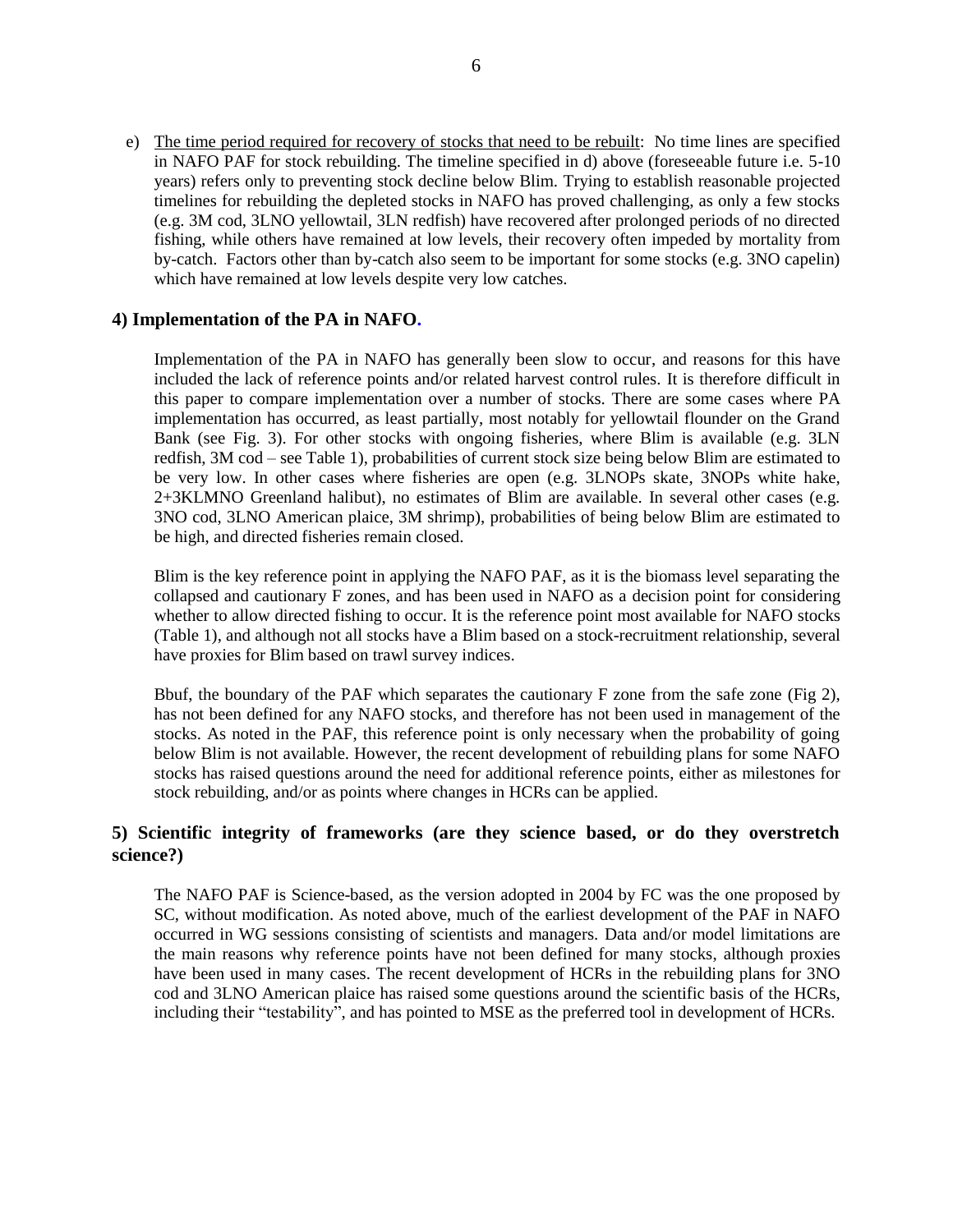#### **Discussion**

Throughout the introduction and early development of its PAF, NAFO had to work through a number of basic issues. These included the roles and responsibilities of scientists and managers in the PA process, whether or not to include other "best management practices" directly in the PAF language, how best to define limit ref pts, how specific the HCR associated with the PAF needed to be (i.e. formulaic or general guidelines), how the PAF might apply to stocks with different levels of data availability, etc. Sorting out these issues, combined with refinements to the actual PAF first proposed in 1997, took place over a number of meetings and years, before the current PAF was adopted in 2004. The current PAF is quite similar to the original version, in that it uses similar reference points and zones for stock status. One key improvement in the current version is in the accompanying descriptions and documentation, much of which was provided to address specific concerns that had been raised about the original PAF.

A number of factors have affected implementation of the PA in NAFO, beyond the initial concerns with the specifics of the framework. Although PA-based advice has been sought by FC since 1997, it has not always been possible for SC to provide the necessary advice on PA ref pts and related stock status, due mainly to data-related issues. Also, SC has occasionally provided PA-based advice that either has not been followed immediately by FC in managing the stocks (e.g. 3M shrimp – moratorium advice rejected in 2009), or has been phased in over a longer period (e.g. 3L shrimp). There are few stocks open to fishing for which actual HCRs have been applied, although there is increased emphasis on this aspect since 2010, with the best example being the Greenland halibut stock and the MSE used to produce a survey-based HCR for TACs from 2011 onward.

More recently, NAFO has developed conservation plans and rebuilding strategies (CPRS) for some depleted stocks, again through a WG consisting of fisheries managers and scientists. This has focused some attention on the PAF, in particular on the concepts of reopening criteria, rebuilding targets, reference points, and HCRs. The interim plans (NAFO, 2011) developed thus far for cod and American plaice on the Grand Bank have a long term objective of rebuilding spawner biomass to the Safe Zone of the PAF, at or near Bmsy. However, Bmsy is neither explicitly stated as a target reference point, nor are any timelines stated for the rebuilding objectives. Achieving a very low risk (5-10%) of not falling below Blim in the next 5-10 years has not been fully articulated in the CPRS even though this is a fundamental aspect of risk management under the NAFO PAF. However, the CPRS do note that when the stock is above Blim but not yet in the safe zone, "TACs should result in a low probability of SSB declining below Blim throughout the subsequent 3-year period".

The concept of buffer reference points, which is an element in both the original and current versions of the PAF, has never really been implemented in NAFO, and Bbuf or Fbuf have not been defined for any NAFO stocks. Although this reference point does delineate the start of the safe zone in the PAF, it is not required in, instances where the risk of exceeding the limit reference points can be provided. Target reference points are not defined explicitly in the PAF, but have been discussed in the development of the CPRS, particularly in the context of MSYbased ref pts. In the interim CPRS adopted by FC for the two stocks mentioned above, a new biomass reference point, Bisr, (intermediate stock reference point) was introduced, with a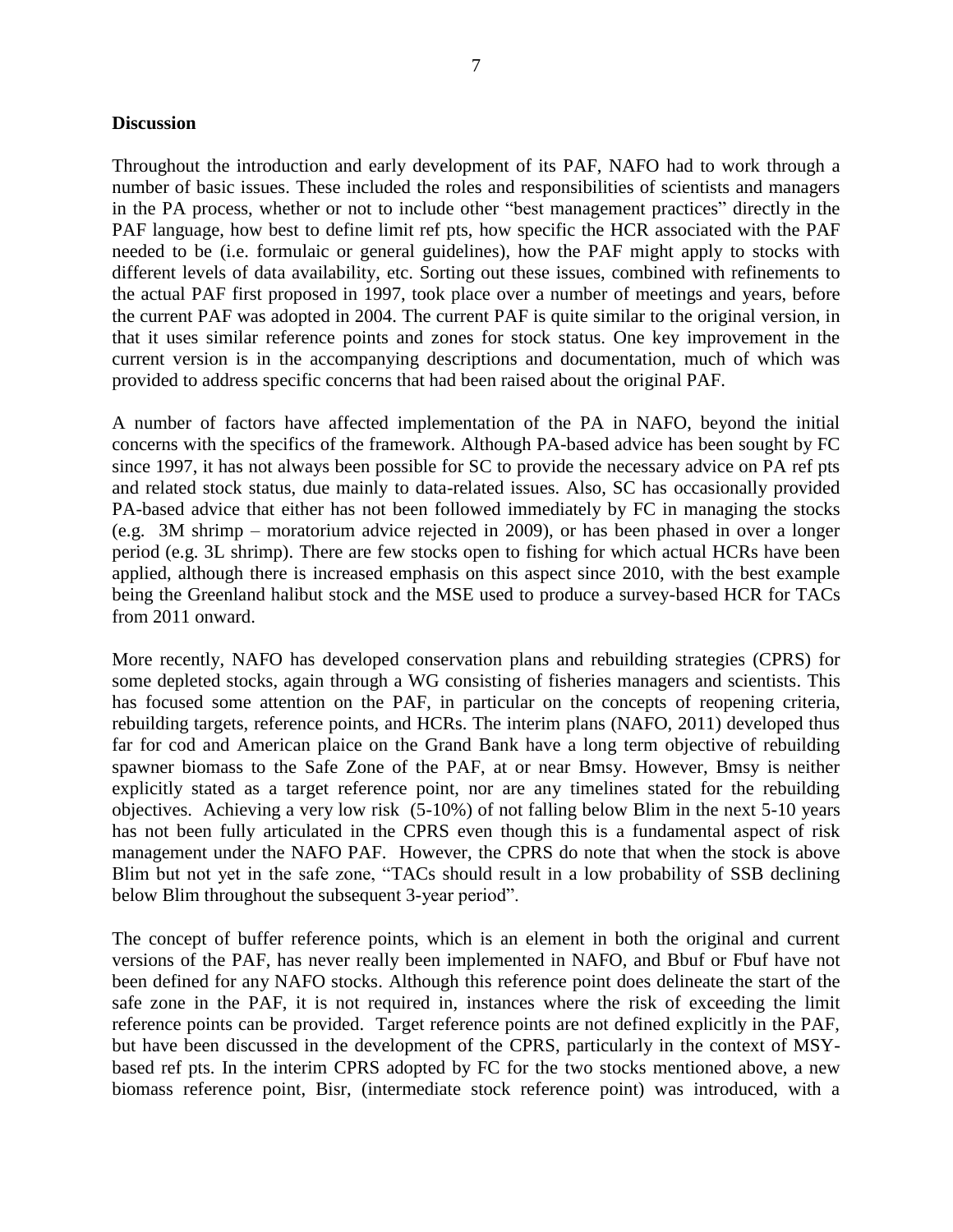proposed value of 2 x Blim. SC was asked to review the specifics of this reference point and had no concerns in principle with additional reference points in the PAF, but was not able to provide a definitive response on Bisr until its properties are better defined (NAFO, 2012). The NAFO default Blim under a Schaefer production model is 30%Bmsy (NAFO 2004b). If Bisr is meant to be 2 x Blim, this would generate Bisr=60%Bmsy. More typically 80%Bmsy is considered a lower boundary for acceptable SSB consistent with sustainable fisheries management in other PA frameworks. Further work on Bisr as a reference point is required.

The recent work within NAFO on MSE and CPRS, combined with ongoing development of the PA in other fora such as ICES, has sparked some interest within NAFO to re-examine and possibly update its PAF. As stocks slowly recover and fisheries reopen (e.g. 3M cod, 3LN redfish), the need for accurate reference points and implementable harvest control rules within a precautionary approach framework will likely increase. The issue of whether or not productivity has changed such that reference points based on historical data may no longer apply is also an issue for some stocks such as Grand Bank American plaice.

#### **References**

ICES 2000. Report of the CWP Intersessional Meeting. Working Group on Precautionary Approach Terminology and CWP Sub-group on Publication of Integrated Catch Statistics for the Atlantic. ICES CM 2000/ACFM:17. 69 p.

NAFO. 1997a. Meeting Proceedings of the General Council and Fisheries Commission for 1996, pg. 137- 138.

NAFO. 1997b. Scientific Council Reports 1997. pg 44-45.

NAFO. 1998a. Report of the Working Group on Precautionary Approach. NAFO/FC Doc 98/2, Ser. No. N3067, 11p

NAFO. 1998b. Meeting Proceedings of the General Council and Fisheries Commission for 1997.

NAFO 1998c. Report of Scientific Council WS on the Development of PA to Fisheries Management. SCS Doc 98/1, Ser No N2987, 60 p.

NAFO. 2002. Report of the Working Group of Technical Experts on the Precautionary Approach. NAFO/FC Doc 902/12, Ser. No. N4704, 10p.

NAFO. 2003a. Report of NAFO SC WS on the PA to Fisheries Management. SCS Doc 03/05, Ser. No. N4805.

NAFO. 2003b. Proposed NAFO Precautionary Approach Framework. SCS Doc 03/23, Ser. No. N4900.

NAFO 2004a. Report of the Fisheries Commission 26th Annual Meeting, September 13-17, 2004. NAFO FC Doc 04/17, Ser. No. N5067.

NAFO. 2004b Report of the NAFO Study Group on Limit Reference Points Lorient, France, 15-20 April, 2004. SCS Doc 04/012, Ser. No. N4980.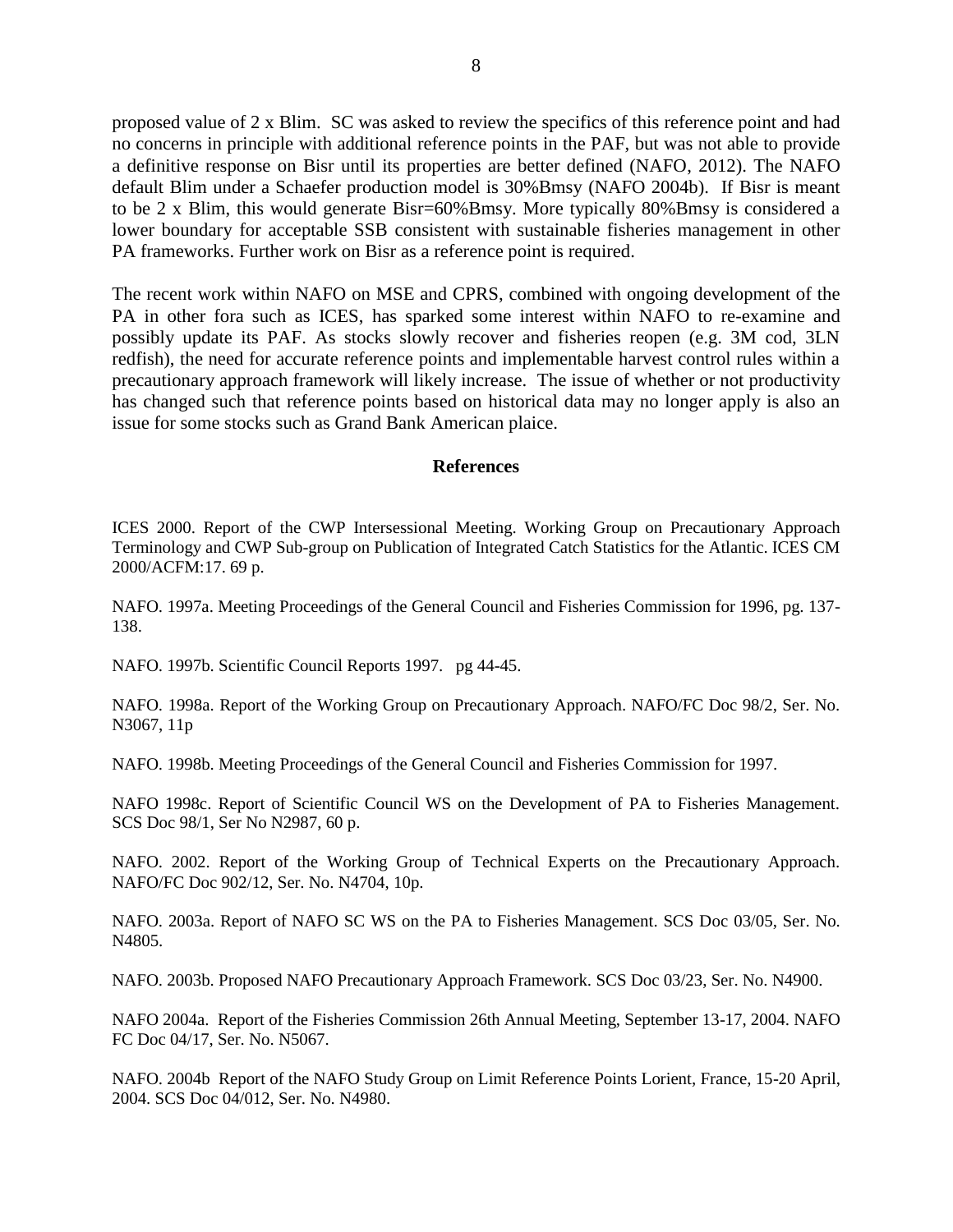NAFO 2011. Report of the Fisheries Commission 33rd Annual Meeting, 19-23 September 2011. NAFO FC Doc 11/38, Ser. No. N6000.

NAFO 2012. Report of the Scientific Council meeting June 2012. NAFO SCS Doc 12/19, Ser. No. 6072.

Serchuk, F., D. Rivard, J. Casey, and R. Mayo. 1997. Report of the *ad hoc* working group of the NAFO Scientific Council on the precautionary approach. NAFO SCS Doc. 97/12, Ser. No. N2911, 61 p.

Shelton, P.A. 2011. Evolution and implementation of a management strategy for NAFO Subarea 2 and Divs. 3KLMNO Greenland halibut fishery. NAFO SCR Doc. 11/042, Serial. No. N5927.

Shelton, P.A. and D.C.M. Miller. 2009. Robust management strategies for rebuilding and sustaining the NAFO Subarea 2 and Divs. 3KLMNO Greenland halibut fishery NAFO SCR Doc. 09/037, Serial. No. N5673.

Shelton, P.A., and M.J. Morgan. 2005. Is by-catch mortality preventing the rebuilding of cod (*Gadus morhua*) and American plaice (*Hippoglossoides platessoides*) stocks on the Grand Bank? Journal of Northwest Atlantic Fishery Science, Vol. 36, p 1-17.

Shelton, P.A., P.M. Mace, W.B. Brodie, and J-C. Mahé. 2003. A Proposal for a More Flexible Framework for Implementing the Precautionary Approach on NAFO Stocks. NAFO SCR Doc. 03/058 rev., Serial. No. N4876.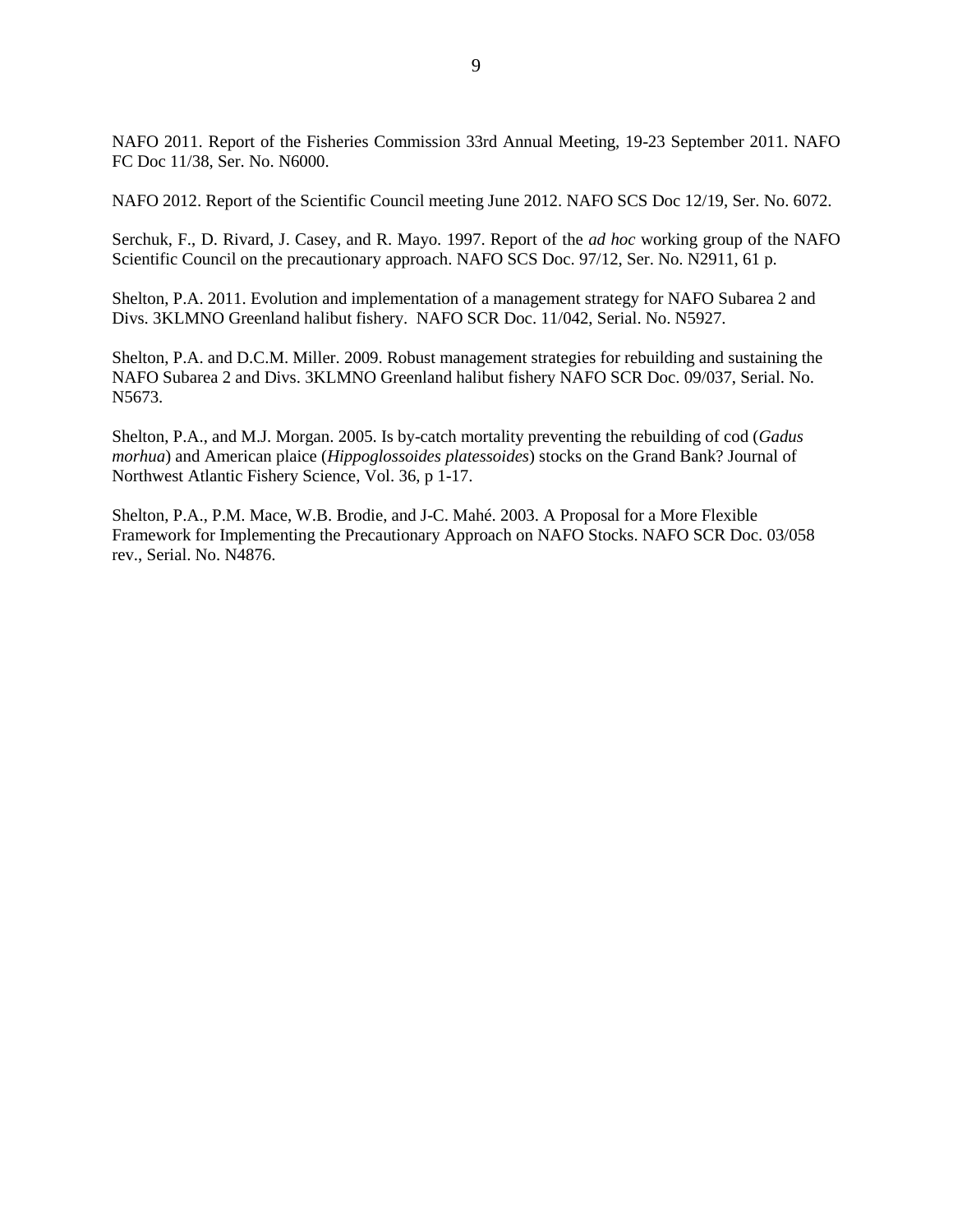| <b>Species</b>                                                | <b>Stock</b>        | 2012 TAC (t)                   | <b>Reference points</b>                    | HCR (if Biomass > Blim) Rebldg Plan       |                         |
|---------------------------------------------------------------|---------------------|--------------------------------|--------------------------------------------|-------------------------------------------|-------------------------|
| Cod<br>(Gadus morhua)                                         | $3L^*$<br>3M<br>3NO | $\pmb{0}$<br>9280<br>$\pmb{0}$ | no<br><b>Blim</b><br>Limits, and MSY-based | no<br>no<br>yes                           | no<br>no<br>yes/interim |
| American plaice<br>(Hippoglossoides<br>platessoides)          | 3M<br>3LNO          | $\mathbf 0$<br>$\mathbf 0$     | no<br>Limits, and MSY-based                | no<br>yes                                 | no<br>yes/interim       |
| Witch flounder<br>(Glyptocephalus<br>cynoglossus)             | 2J3KL<br>3NO        | $\mathbf 0$<br>0               | <b>Blim</b><br>no                          | no<br>no                                  | no<br>no                |
| <b>Greenland halibut</b><br>(Reinhardtius<br>hippoglossoides) | 2+3KLMNO            | 16326                          | no                                         | yes (MSE-based)                           | yes                     |
| Yellowtail flounder<br>(Limanda ferruginea)                   | 3LNO                | 17000                          | Limits, and MSY-based                      | Not explicit<br>(TACs set at <= 2/3 Fmsy) | no                      |
| Redfish<br>(Sebastes sp)                                      | 3M<br>3LN<br>3O     | 6500<br>6000<br>20000          | no<br>Limits, and MSY-based<br>no          | no<br>no<br>no                            | no<br>no<br>no          |
| White hake<br>(Urophycis tenuis)                              | 3NO <sup>*</sup>    | 5000                           | no                                         | no                                        | no                      |
| Thorny skate<br>(Raja sp)                                     | 3LNO <sup>*</sup>   | 8500                           | no                                         | no                                        | no                      |
| Capeln<br>(Mallotus villosus)                                 | 3NO                 | 0                              | no                                         | no                                        | no                      |
| Northern shrimp<br>(Pandalus borealis)                        | 3M<br>3LNO          | $\pmb{0}$<br>12000             | <b>Blim</b><br><b>Blim</b>                 | no<br>no                                  | no<br>no                |
| N shortfin squid<br>(Illex illecebrosus)                      | $3 + 4$             | 34000                          | no                                         | no                                        | no                      |

Table 1. Stocks under NAFO management, with relevant PA information.

\* adjacent portion of stock assessed and managed by Canada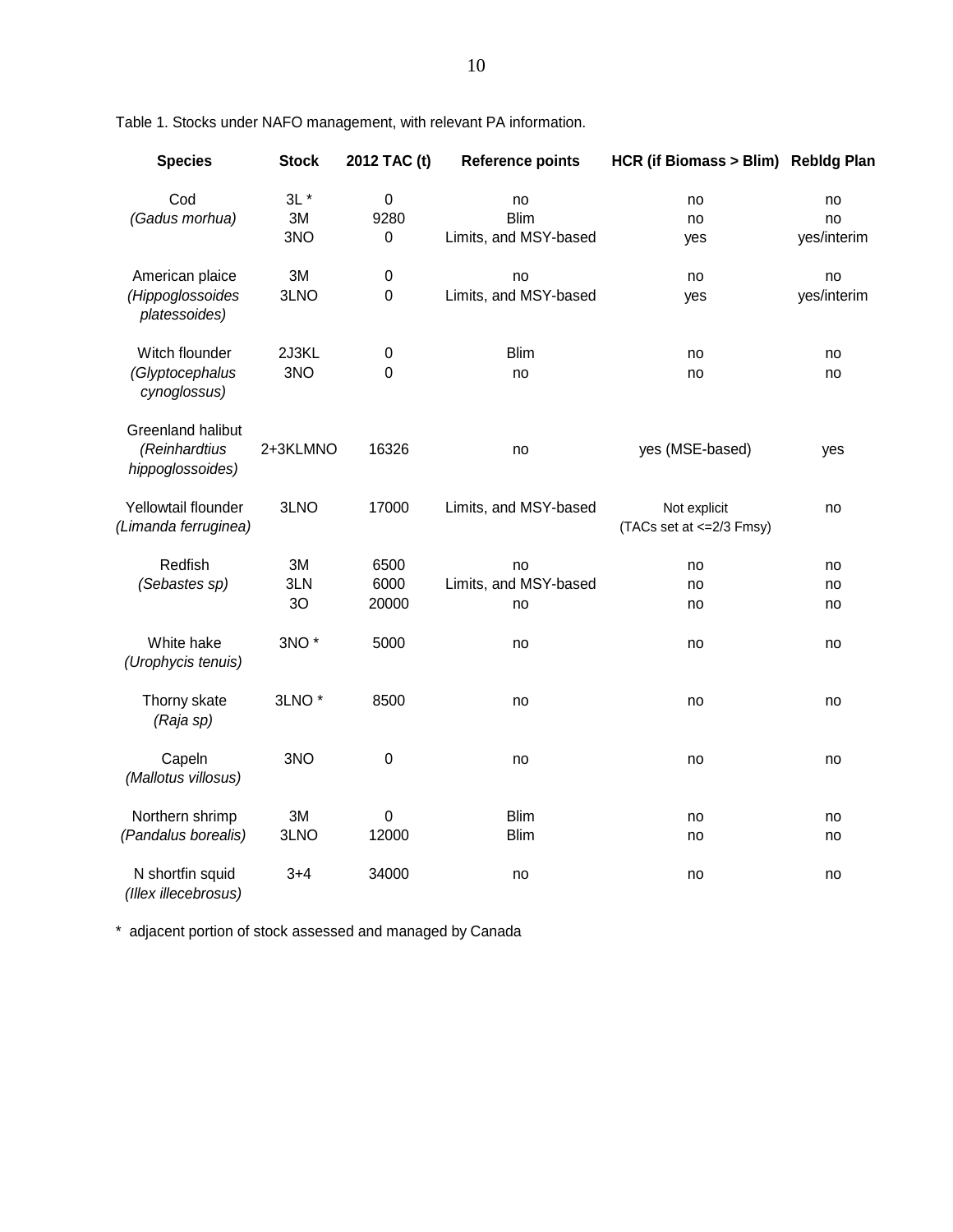

Fig 1 – Map of NAFO Convention Area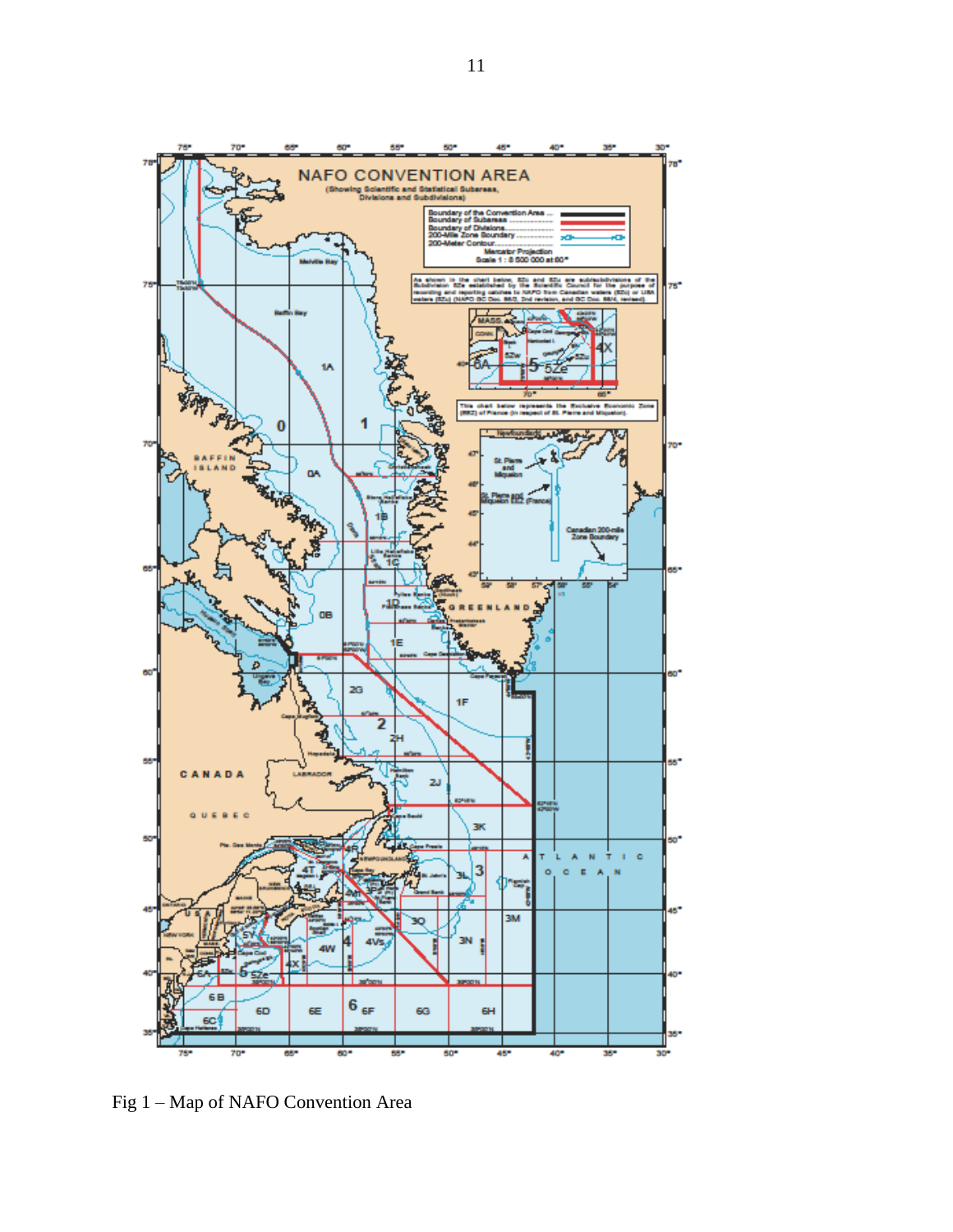

# **MANAGEMENT STRATEGIES AND COURSES OF ACTION (TIME HORIZONS AND ACCEPTABLE RISK LEVELS SPECIFIED BY MANAGERS)**

| Zone 1 | <b>Safe Zone:</b> Select and set fishing mortality from a range of F values that have a low probability of<br>exceeding $F_{\text{lim}}$ in a situation where stock biomass (B) has a low probability of being below $B_{\text{lim}}$ . In this<br>area, target reference points are selected and set by managers based on criteria of their choosing (e.g.<br>stable TACs; socio-economic considerations). |
|--------|-------------------------------------------------------------------------------------------------------------------------------------------------------------------------------------------------------------------------------------------------------------------------------------------------------------------------------------------------------------------------------------------------------------|
| Zone 2 | <b>Overfishing Zone:</b> Reduce F to below $F_{\text{buf}}$ .                                                                                                                                                                                                                                                                                                                                               |
| Zone 3 | <b>Cautionary F Zone:</b> The closer stock biomass (B) is to $B_{lim}$ , the lower F should be below $F_{part}$ to<br>ensure that there is a very low probability that biomass will decline below $B_{\text{lim}}$ within the foreseeable<br>future.                                                                                                                                                        |
| Zone 4 | <b>Danger Zone:</b> Reduce F to below $F_{\text{buf}}$ . The closer stock biomass (B) is to $B_{\text{lim}}$ , the lower F should be<br>below $F_{\text{buf}}$ to ensure that there is a very low probability that biomass will decline below $B_{\text{lim}}$ within the<br>foreseeable future.                                                                                                            |
| Zone 5 | <b>Collapse Zone:</b> F should be set as close to zero as possible.                                                                                                                                                                                                                                                                                                                                         |

Fig. 2 – Schematic of current NAFO PA Framework, with brief explanations of the various zones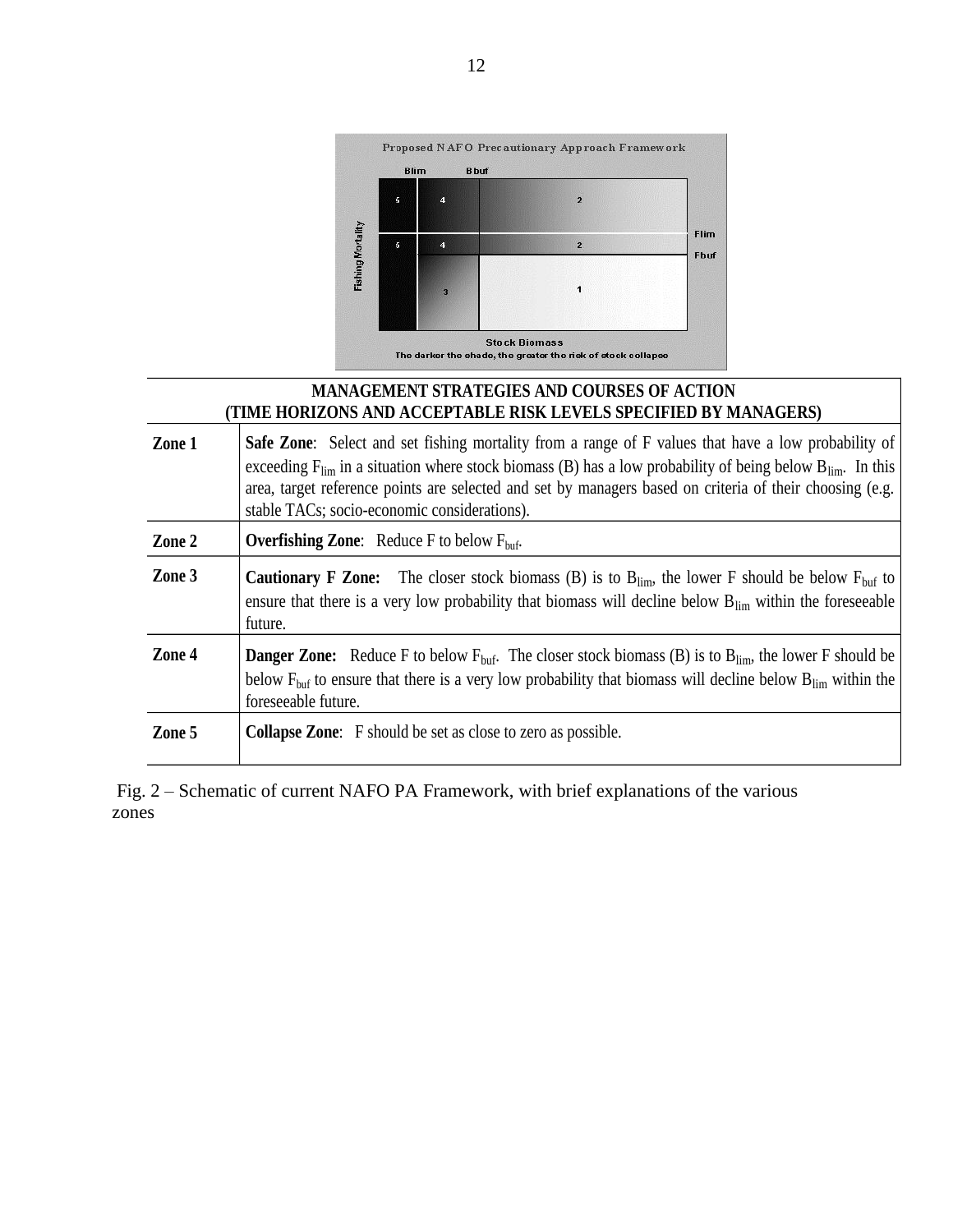

Fig. 3 – Yellowtail PA plot, with current relative estimates of Fishing mortality and biomass overlaid on the NAFO PA framework.